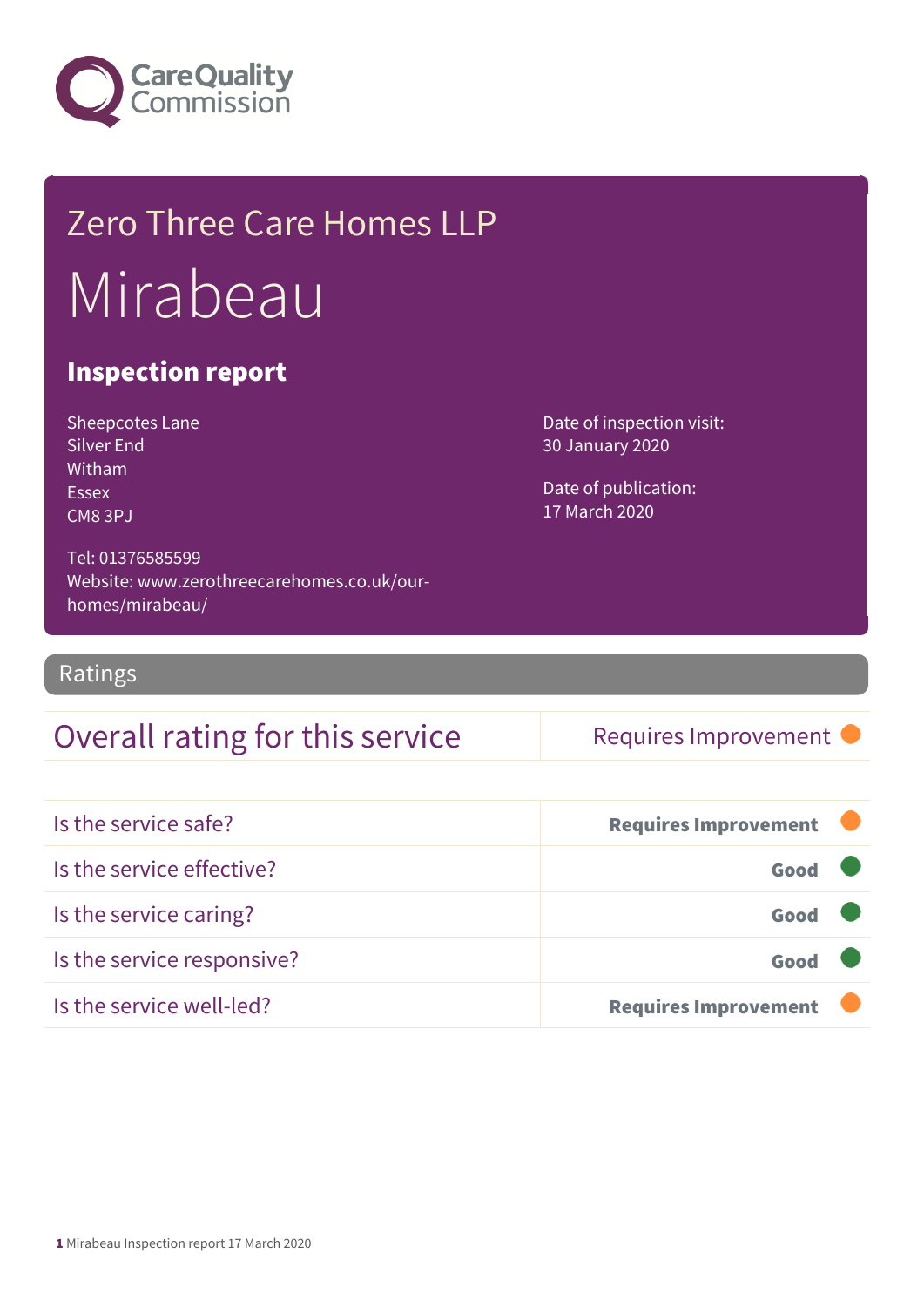### Summary of findings

#### Overall summary

#### About the service

Mirabeau is a care home that provides care and support for up to ten people who have a learning disability or who are autistic and have complex support needs. At the time of our inspection there were ten people using the service, seven people lived in the main building and three people in a linked annexe called 'The Garden Room.'

The service has been developed and designed in line with the principles and values that underpin Registering the Right Support and other best practice guidance. This ensures that people who use the service can live as full a life as possible and achieve the best possible outcomes. The principles reflect the need for people with learning disabilities and/or autism to live meaningful lives that include control, choice, and independence. People using the service receive planned and co-ordinated person-centred support that is appropriate and inclusive for them.

Although the service was registered to accommodate more people than current best practice guidance, we found this did not have a negative impact on people's quality of life. The size of the service was mitigated by the building design which included an annexe. The care home also blended well with other neighbouring residential properties.

People's experience of using this service and what we found

Before our inspection we had concerns raised with us that there were not enough staff to meet people's needs. When we inspected, we found the provider had started to address recruitment and retention, however they had not always ensured there were enough staff on duty to keep people safe.

There were detailed and personalised needs and risk assessments which provided excellent advice to staff, based on good practice guidance. Due to lack of adequate staffing, the care plans were not always followed as required.

The registered manager was committed and understood risk, however they had not had the resources to respond to the concerns with staffing levels. The provider was working with the local authority to address concerns; however, improvements were required to ensure open and clear communication about how the service decided on the numbers and skill levels of staffing . Staff recorded incidents and accidents. The provider was addressing how they monitored this information to ensure effective action was taken to keep people safe.

There had been improvements in the administration of medicine which demonstrated the service had learnt lessons when things went wrong. The provider ensured people were protected from the risk of infection and lived in well-maintained accommodation.

Staff were extremely motivated. There was a high-quality training programme which prepared staff well to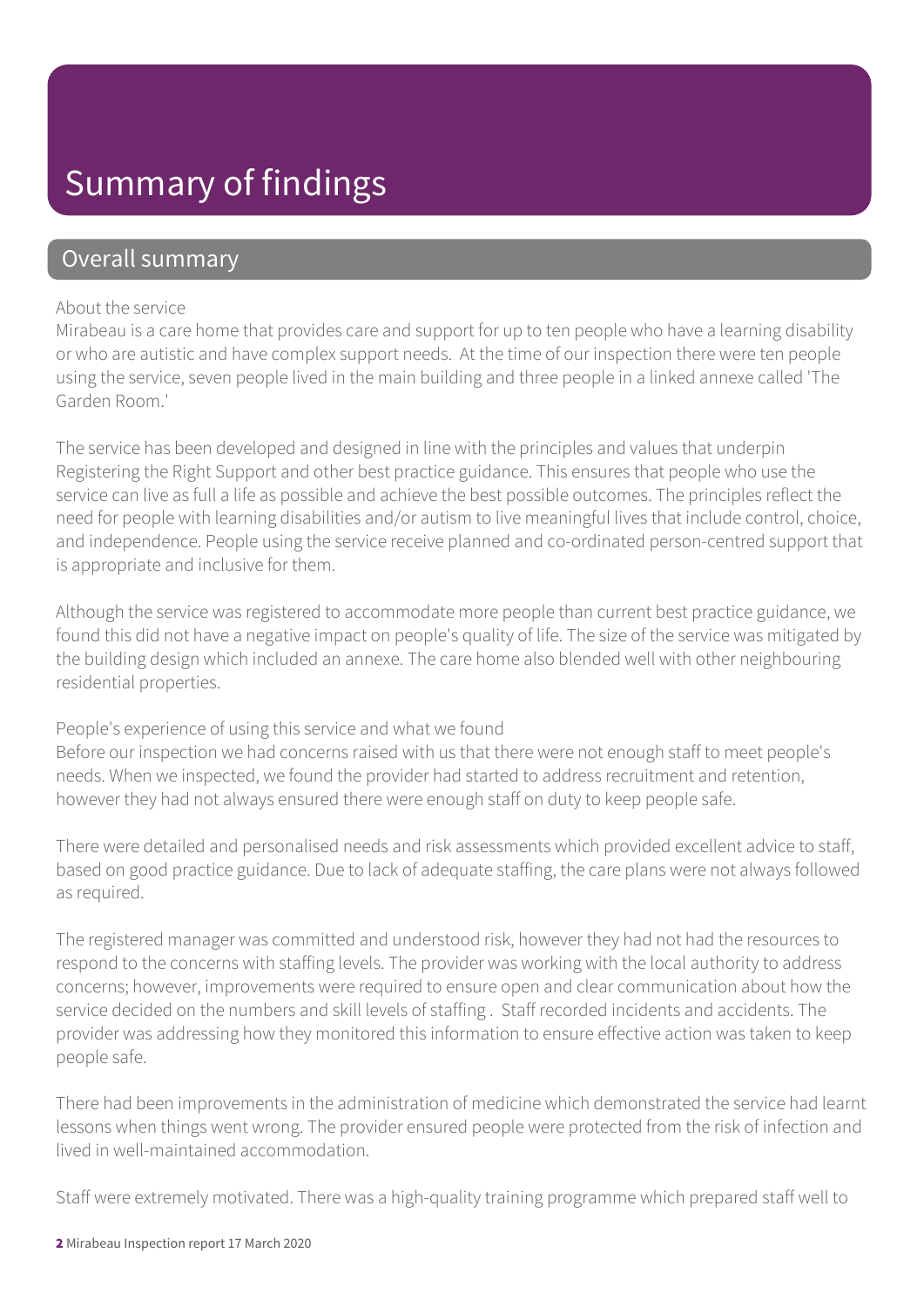meet people's complex needs. However, some new staff had not yet attended key training, which left them unprepared for their role and lacking in confidence.

In response to recommendations at our last inspection, the service had introduced new measures to increase people's independence and involvement in their care. Staff knew people well and communicated skilfully with people and promoted their views and choice. Feedback from families was positive about how caring staff were. Families and representatives were involved appropriately in people's lives and decisions. They felt able to complain and be confident their concerns would be addressed.

Staff worked well with health and social care professionals to meet people's needs. Meal times were personalised around people's preferences and timetables. Staff provided the necessary support to meet nutrition and hydration needs.

People were supported to have maximum choice and control of their lives and staff supported them in the least restrictive way possible and in their best interests; the policies and systems in the service supported this practice. The registered manager agreed to review their applications to deprive people of their liberty to ensure they included all areas of possible restriction.

Support was personalised and reflected people's changing needs. Staff supported people to develop their skills and set achievable, person-centred objectives. The service applied the principles and values of Registering the Right Support and other best practice guidance. These ensure that people who use the service can live as full a life as possible and achieve the best possible outcomes that include control, choice and independence.

For more details, please see the full report which is on the CQC website at www.cqc.org.uk.

Rating at last inspection

The last rating for this service was good (published 8 June 2017).

Why we inspected

This was a planned inspection based on the previous rating.

Follow up

We will continue to monitor information we receive about the service until we return to visit as per our reinspection programme. If we receive any concerning information we may inspect sooner.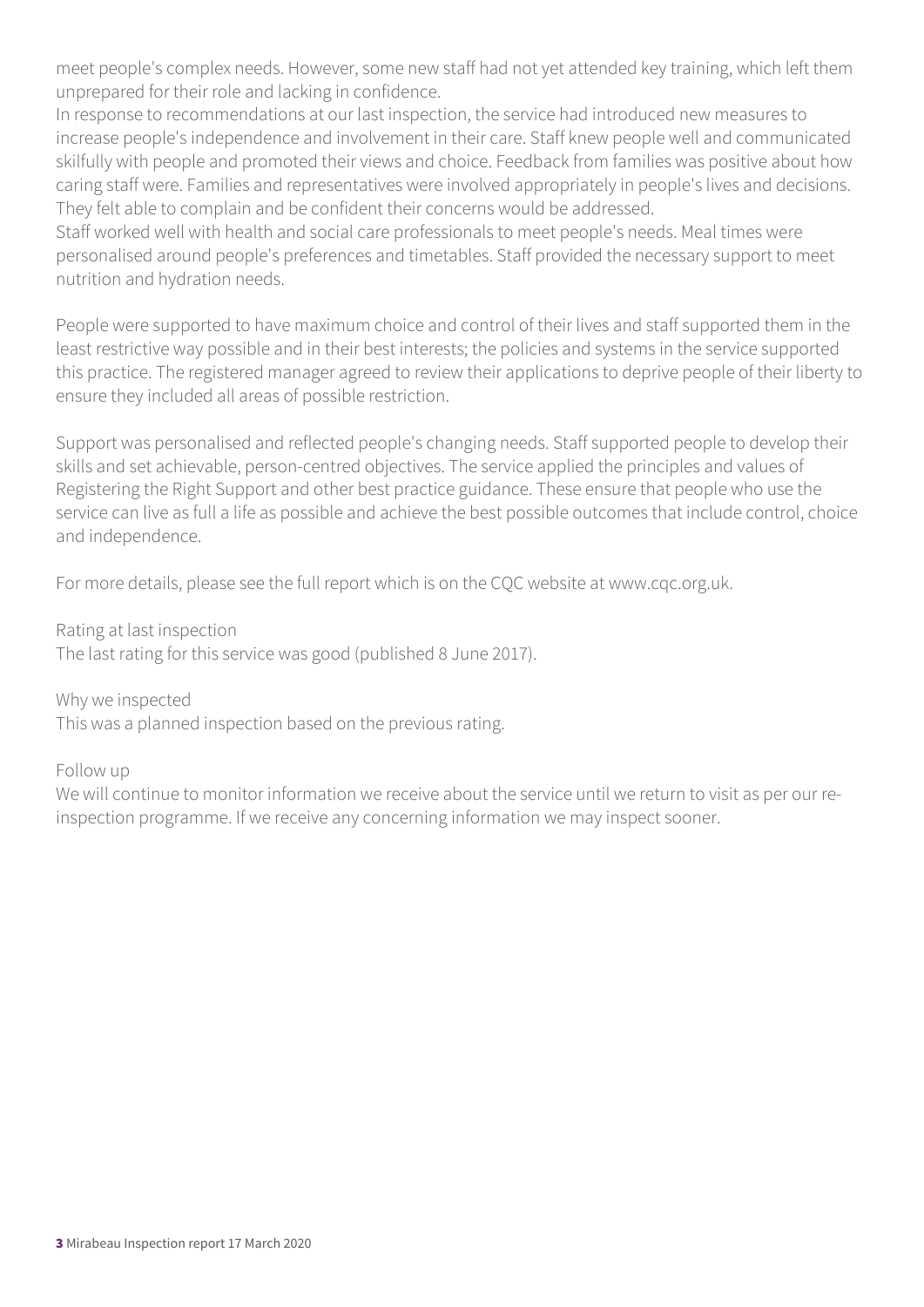### The five questions we ask about services and what we found

We always ask the following five questions of services.

| Is the service safe?                          | <b>Requires Improvement</b> |
|-----------------------------------------------|-----------------------------|
| The service was not always safe.              |                             |
| Details are in our safe findings below.       |                             |
| Is the service effective?                     | Good                        |
| The service was effective.                    |                             |
| Details are in our effective findings below.  |                             |
| Is the service caring?                        | Good                        |
| The service was caring.                       |                             |
| Details are in our caring findings below.     |                             |
| Is the service responsive?                    | Good                        |
| The service was responsive.                   |                             |
| Details are in our responsive findings below. |                             |
| Is the service well-led?                      | <b>Requires Improvement</b> |
| The service was not always well-led.          |                             |
| Details are in our well-led findings below.   |                             |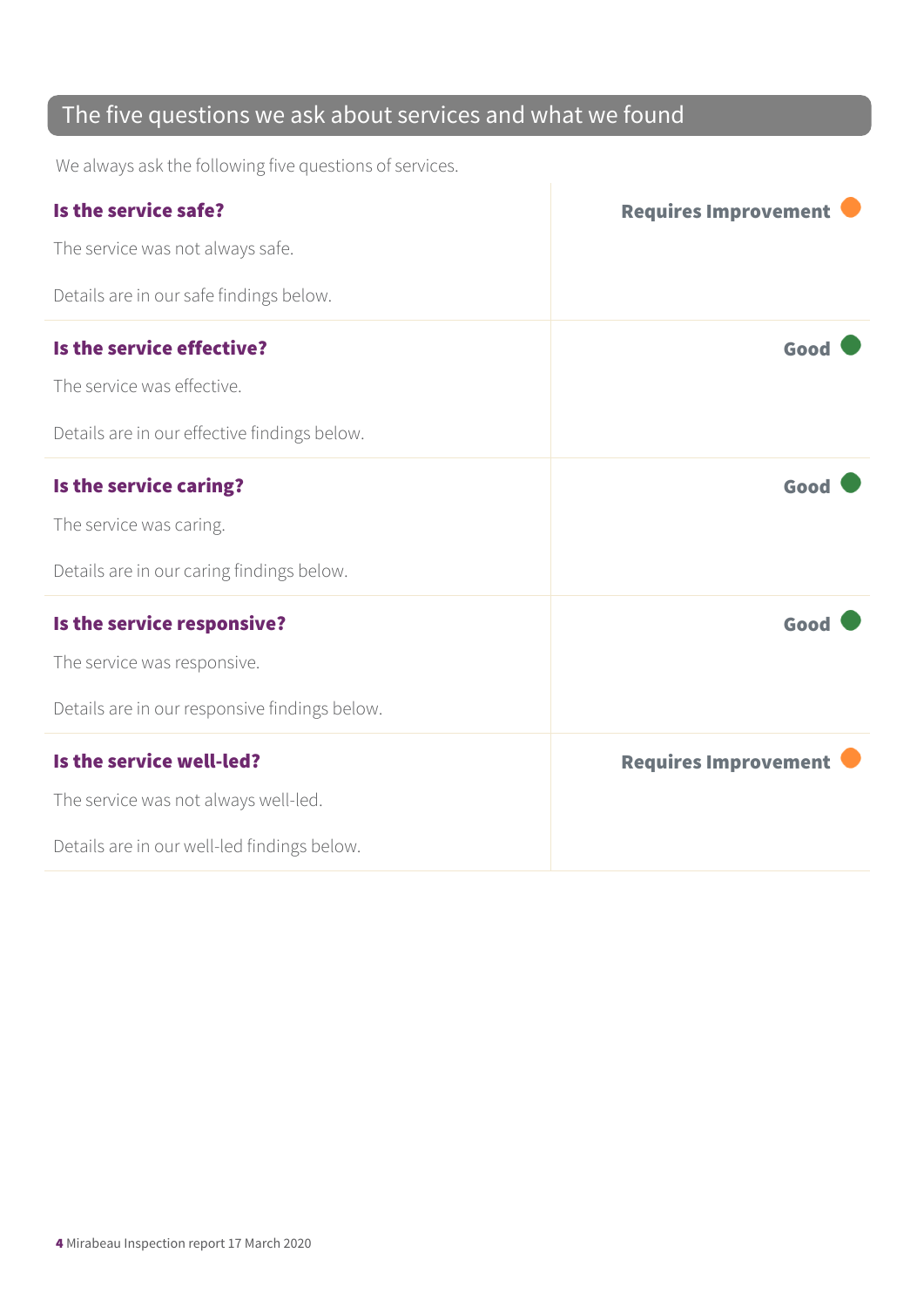

# Mirabeau

#### Detailed findings

### Background to this inspection

#### The inspection

We carried out this inspection under Section 60 of the Health and Social Care Act 2008 (the Act) as part of our regulatory functions. We checked whether the provider was meeting the legal requirements and regulations associated with the Act. We looked at the overall quality of the service and provided a rating for the service under the Care Act 2014.

#### Inspection team

The inspection was carried out by an inspector and a specialist advisor who was a learning disabilities nurse.

#### Service and service type

Mirabeau is a 'care home'. People in care homes receive accommodation and nursing or personal care as a single package under one contractual agreement. CQC regulates both the premises and the care provided, and both were looked at during this inspection.

The service had a manager registered with the Care Quality Commission. This means that they and the provider are legally responsible for how the service is run and for the quality and safety of the care provided.

Notice of inspection This inspection was unannounced.

#### What we did before the inspection

Prior to the inspection we gathered and reviewed information we held about the service, including information we had received from the provider. The provider is required to notify us of deaths and other incidents that occur within the service, which enable the Commission to monitor any issues or areas of concern.

We used the information the provider sent us in the provider information return. This is information providers are required to send us with key information about their service, what they do well, and improvements they plan to make. This information helps support our inspections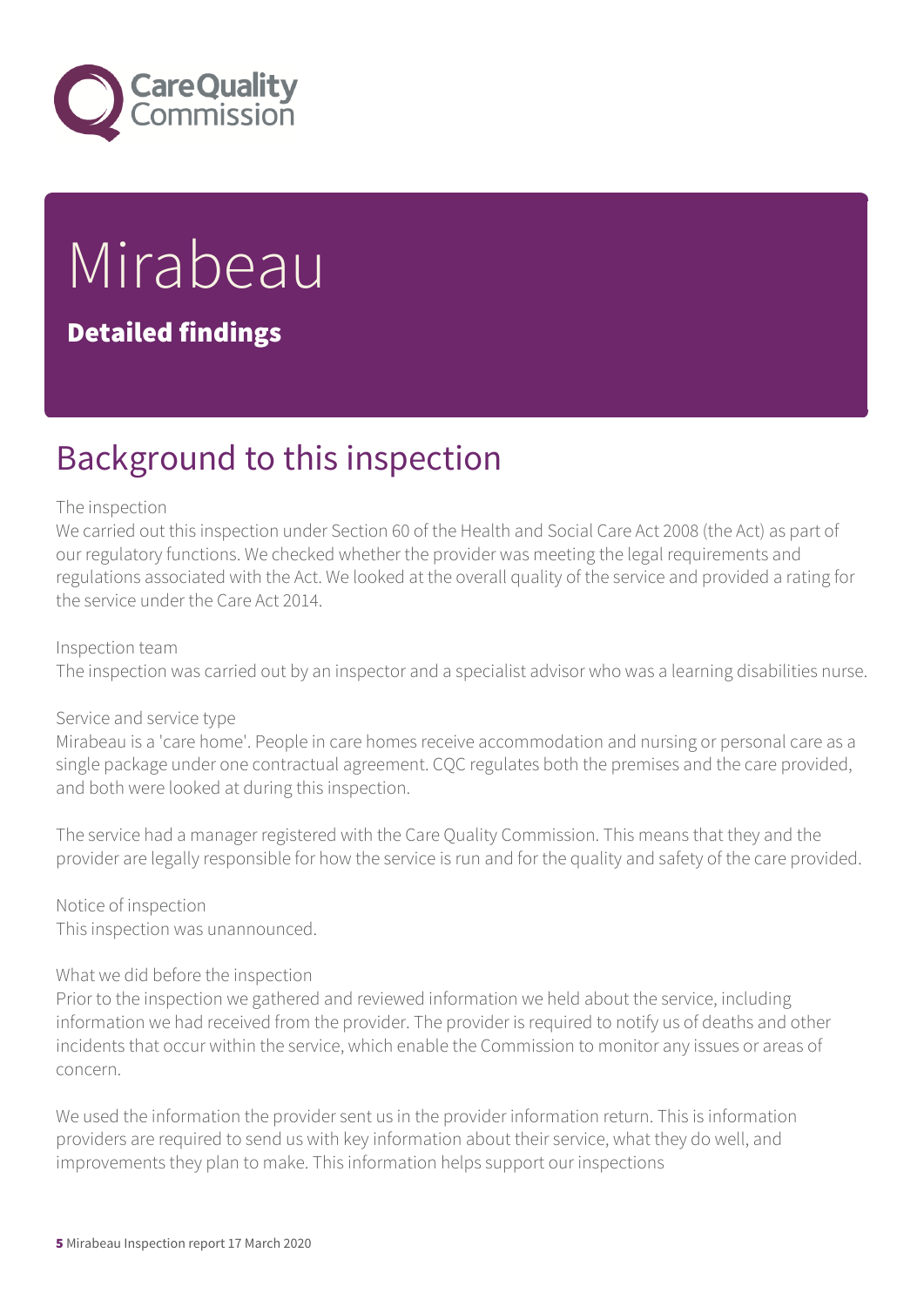Shortly before our inspection we attended a meeting arranged by the local authorities organisational safeguarding team to discuss recent incidents at the service. This meeting was attended by a number of professionals and provider representatives.

We used all of this information to plan our inspection.

#### During the inspection

We focused on speaking with people who lived at the service and observing how they were cared for. Where people at the service had complex needs, and were not able to talk with us, or chose not to, we used observation to gather evidence of people's experiences of the service.

We spoke with seven members of care staff and the area manager, registered manager and deputy manager. We also attended a meeting where a number of clinical staff were meeting with care staff.

We reviewed a range of records. This included four people's care records and medication records. We looked at two staff files in relation to recruitment and staff supervision and reviewed a variety of records relating to the management of the service.

#### After the inspection

We had contact with three family members for their view on the service. We had feedback from four health and social care professionals. We continued to seek clarification and further information from the provider.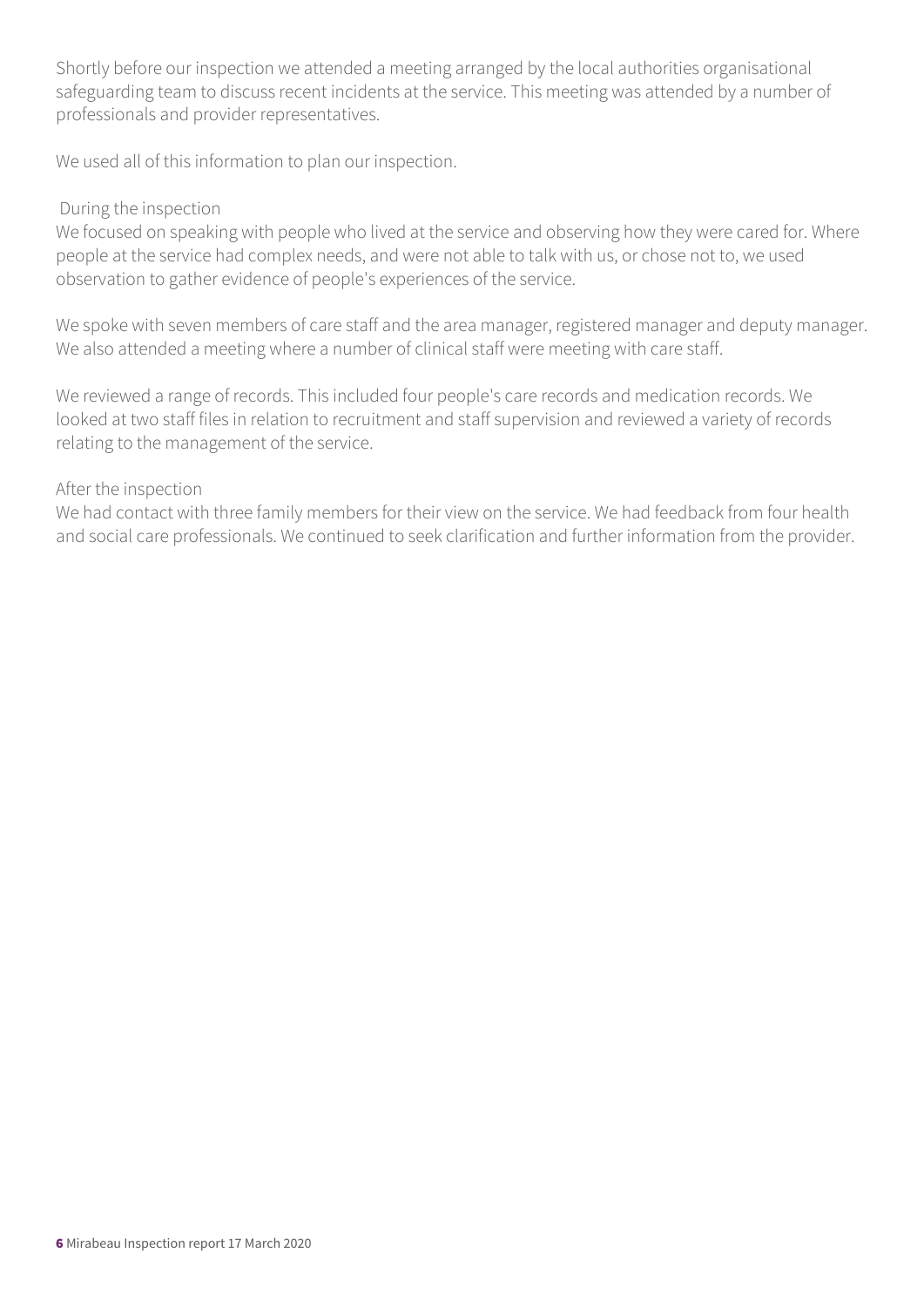### Is the service safe?

### Our findings

Safe – this means we looked for evidence that people were protected from abuse and avoidable harm.

At the last inspection this key question was rated as good. At this inspection this key question has deteriorated to requires improvement. This meant some aspects of the service were not always safe and there was limited assurance about safety. There was an increased risk that people could be harmed.

Staffing and recruitment; Assessing risk, safety monitoring and management

• People had personalised, high-quality, need and risk assessments and there was detailed guidance on the support people needed. Staff had a good understanding of how to keep people safe. For example, which people benefitted from going for a drive when they became anxious.

• However, the plans and guidance were not always followed due to variable staffing numbers and dependence on new, less experienced staff.

• Concerns were raised by the local authority in 2019 about staffing levels, staff training, recruitment and retention, and the safety of care staff. We found at our inspection that the provider had started to take positive action to address these concerns, and several new staff had been recruited. However, the delay in resolving the concerns in a timely manner meant the provider had not always ensured people, staff and the public had been kept safe since our last inspection.

• The registered manager described the staffing levels required to meet the needs of the people at the service. We reviewed selected incidents and found staffing had not always been at the required levels on those dates.

• There had been incidents of challenging behaviour when eight people had remained at Mirabeau throughout the whole day. Staff used diversion and supported two people to remain apart when they were anxious. We noted there were not sufficient staff on that day to ensure people remained stimulated and supported individually.

• The provider had measures to ensure when people were restricted for their safety, this was done in their best interest and the least restrictive option was used. They told us there was a form to be completed when a person's rights were infringed. We advised the registered manager that staff we spoke to were not aware of this form and we had not found it in use in the records we viewed. The registered manager assured us they would address this.

• The provider had not ensured all staff had the necessary skills to meet people's needs. The provider arranged training to provide staff with skills to work with people who display anxious and challenging behaviours. However, some new staff had not yet gone on the training but were still required to work in high risk situations, such as during overnight shifts or out in the community. We found examples where this resulted in staff lacking confidence and knowledge about how to keep people safe.

• The registered manager told us they had requested a review of staffing at night, due to the complex needs of some of the people at the service.

• Staff continued to be safely recruited.

Systems and processes to safeguard people from the risk of abuse

• Since our last inspection there had been an increase in staff and former staff contacting external agencies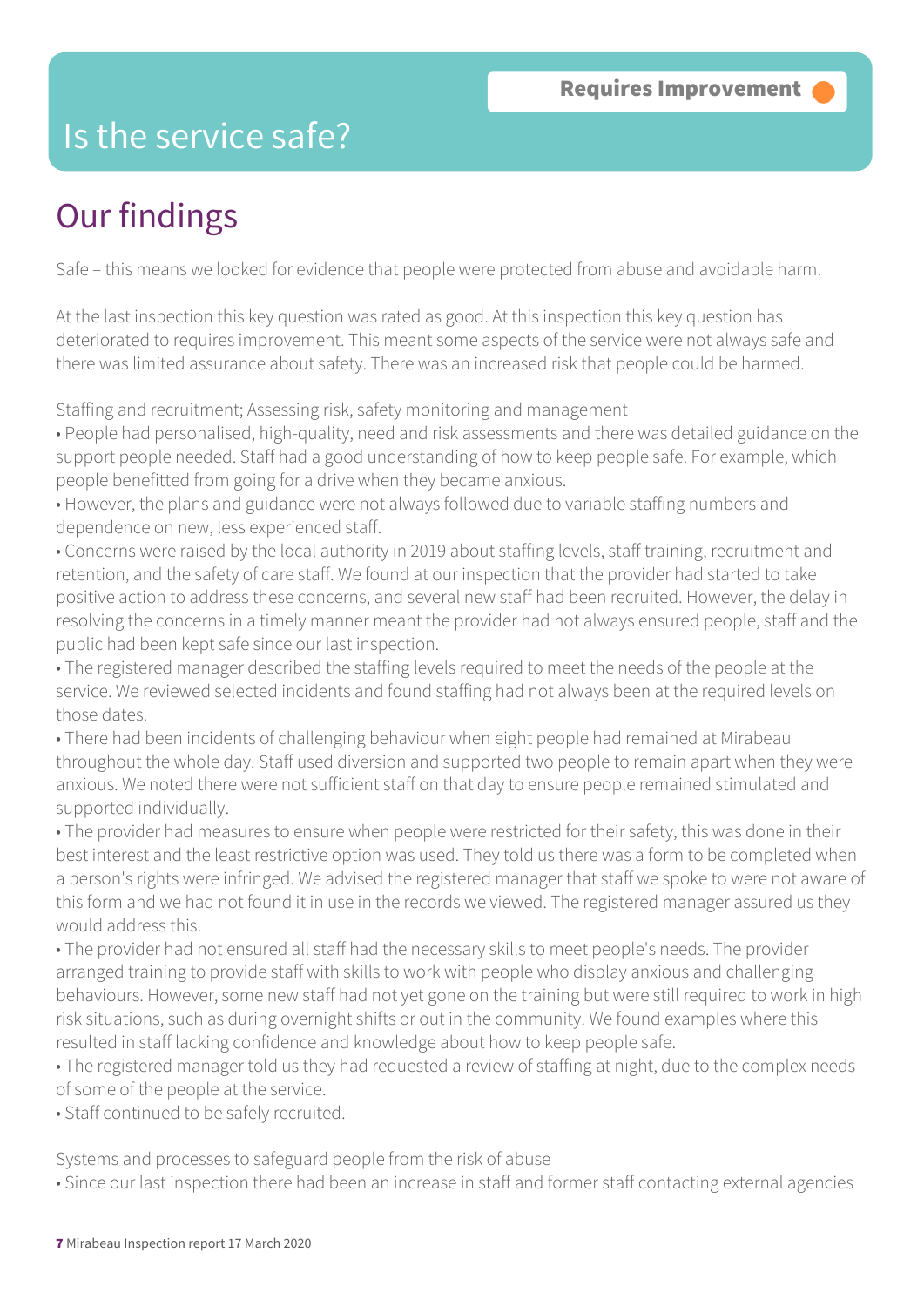with concerns about people's safety and quality of care. On the day of our unannounced visit to the service the provider had arranged a meeting with staff to start improving communication and morale. However, further action was needed to ensure staff felt able to communicate openly and directly with the provider. • Staffing concerns, discussed above, impacted on the risk to people from abuse from other people living at

Mirabeau.

• Prior to our visit we had concerns raised that the registered manager notified the local authority about some safeguarding concerns, but this was not consistent. We found the registered manager was working well with the local authority to clarify when incidents needed to be raised as a safeguarding alert.

#### Using medicines safely

• People received support to take their medicines safely from well trained staff. There had been some medicine errors and effective action had been taken following these incidents to prevent them reoccurring. • There were effective checks to ensure medicine was administered as required.

• The service had signed up to STOMP, a campaign aimed at stopping the over-medication of people with a learning disability. Staff described how they were implementing this and told us they were proud to promote people's human rights.

#### Learning lessons when things go wrong

• Staff were encouraged to debrief after incidents and to learn about what triggers might cause people to become anxious. Meetings about these incidents were useful.

• The learning following medicine errors had been positive and resulted improved safety in this area.

• There were different forms and systems which staff had to complete when things went wrong. It was not always straightforward to see what actions had been taken after each incident and to measure how these systems helped staff support people more safely. The provider assured us this was an area they were focusing on.

Preventing and controlling infection

- The provider had effective measures to ensure risk from infection was minimised.
- Staff supported people in this area, whilst maintaining a homely, non-institutionalised environment.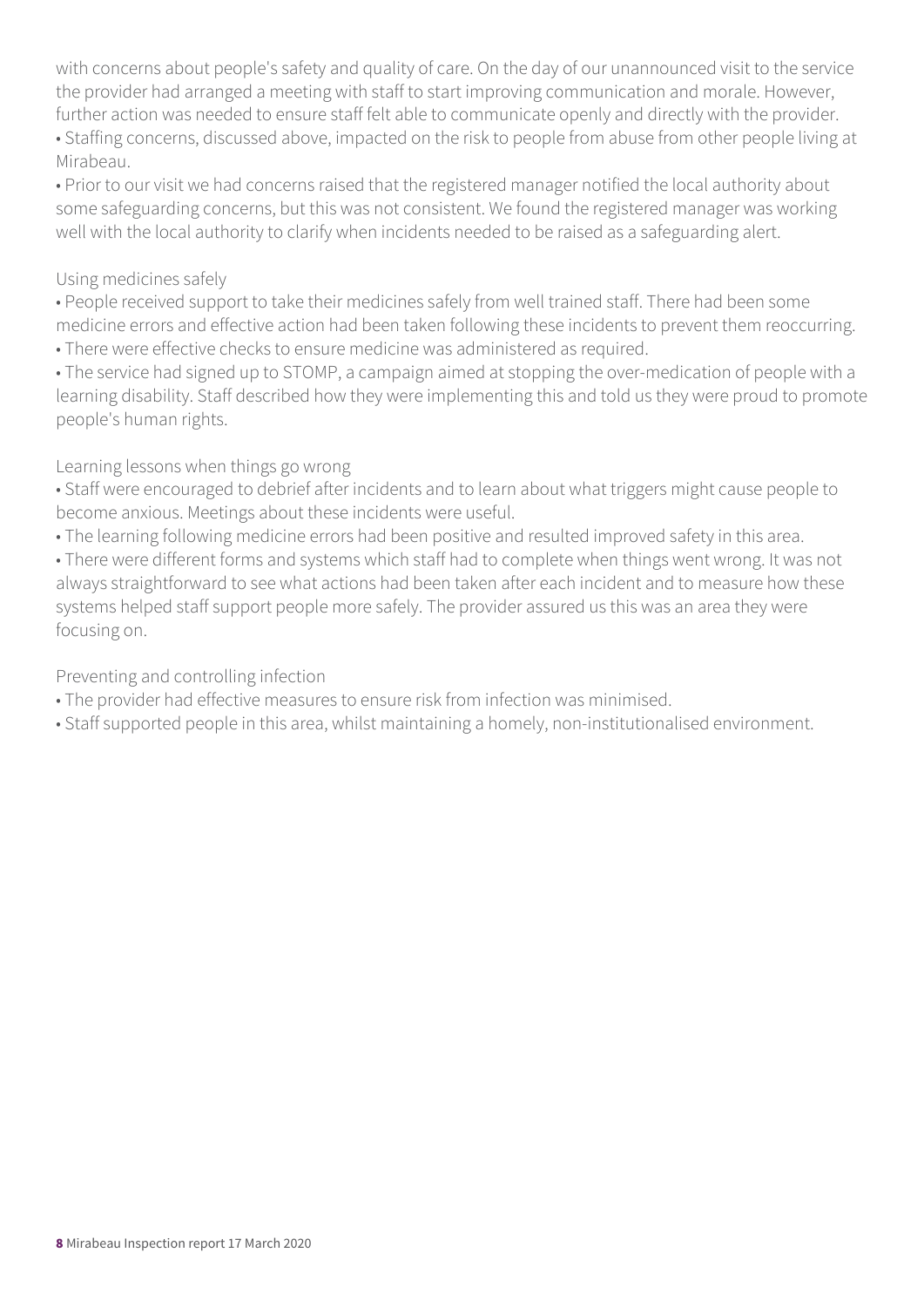### Is the service effective?

### Our findings

Effective – this means we looked for evidence that people's care, treatment and support achieved good outcomes and promoted a good quality of life, based on best available evidence.

At the last inspection this key question was rated as good. At this inspection this key question has remained the same. This meant people's outcomes were consistently good, and people's feedback confirmed this.

Assessing people's needs and choices; delivering care in line with standards, guidance and the law • Since our last inspection the provider had promoted 'active support,' in line with best practice guidance. This involved people being supported to become more active and independent. Staff were enthusiastic about this practice and we observed active support throughout our visit. For example, staff encouraged people to be involved with domestic chores.

• The provider had an expert team supporting the service, which included a clinical psychologist and behaviour specialists. We found the clinical in-house knowledge and the development of behaviour programmes represented good practice.

Staff support: induction, training, skills and experience

• During our inspection, we observed staff were skilled at working with people, using diversion when people became anxious.

• The provider had developed a high-quality training programme, which included an intensive course to develop staff skills when working with people with complex behaviours. There were delays in new staff accessing this course, which impacted on their skill levels, as outlined in the safe section of this report. • Staff communicated well about changes in support and best practice, for example senior staff advised staff to minimise risk by avoiding withdrawing money on a person's behalf.

Ensuring consent to care and treatment in line with law and guidance

The Mental Capacity Act 2005 (MCA) provides a legal framework for making particular decisions on behalf of people who may lack the mental capacity to do so for themselves. The Act requires that, as far as possible, people make their own decisions and are helped to do so when needed. When they lack mental capacity to take particular decisions, any made on their behalf must be in their best interests and as least restrictive as possible.

People can only be deprived of their liberty to receive care and treatment when this is in their best interests and legally authorised under the MCA. In care homes, and some hospitals, this is usually through MCA application procedures called the Deprivation of Liberty Safeguards (DoLS).

We checked whether the service was working within the principles of the MCA, and whether any conditions on authorisations to deprive a person of their liberty had the appropriate legal authority and were being met.

• The registered manager had sought the necessary authorisations to deprive people of their liberty.

• Where decisions had to be made on people's behalf, staff had consulted the necessary representatives to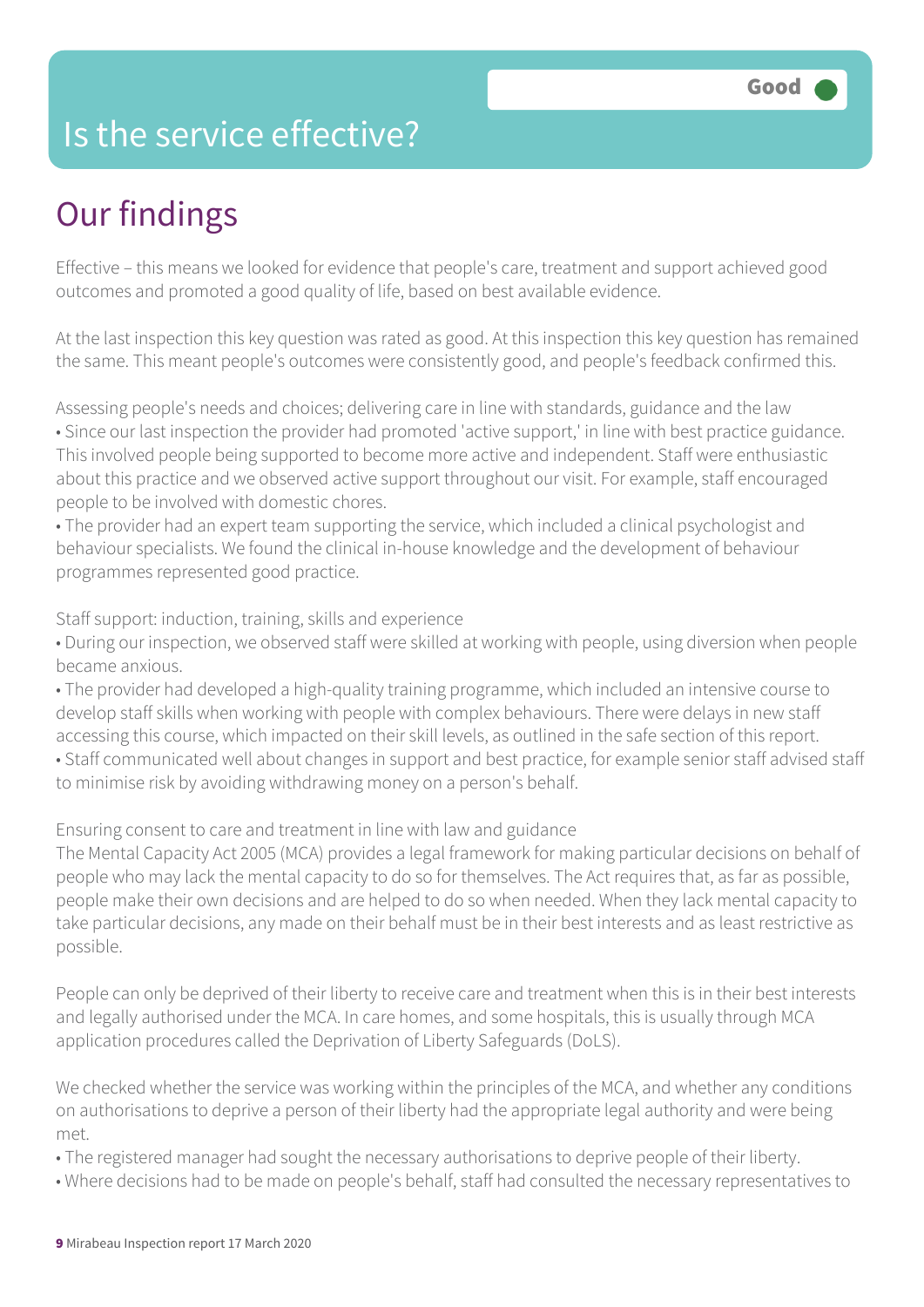ensure decisions were made in the person's best interest.

• We found one incident where the provider was depriving a person of their liberty and the detail of this restriction had not been included in the deprivation of liberty application. This restriction was known to the relevant social care professionals. We discussed this with the registered manager who agreed to re-submit the application, and review applications for other people at the service to ensure the appropriate legal procedures had been followed.

Supporting people to eat and drink enough to maintain a balanced diet

• Meal times were flexible and personalised around people's preferences and timetables. Since our last inspection we found people were taking a more active part in meal preparation.

• Staff supported people well to meet specialist dietary need, with input from relevant professionals where necessary.

Staff working with other agencies to provide consistent, effective, timely care; Supporting people to live healthier lives, access healthcare services and support

• People had detailed health action plan outlining the support they needed to maintain good health and wellbeing. Staff worked well with external professionals such as speech and language therapist and specialist nurses to meet people's needs.

• Staff communicated and worked well with external professionals such as speech and language therapist and specialist nurses to meet people's needs.

• The provider had responded well to new guidance about oral health and introduced a new process to ensure people received the necessary support.

Adapting service, design, decoration to meet people's needs

• The property was well designed and maintained to meet people's needs.

• At our last inspection we were told there were minimal pictures on the walls in the communal areas as they might be destroyed. As this visit we found these areas were much more welcoming and decorated with colourful photos and pictures.

• People's rooms were highly personalised, and staff made exceptional efforts to ensure they reflected people's interests.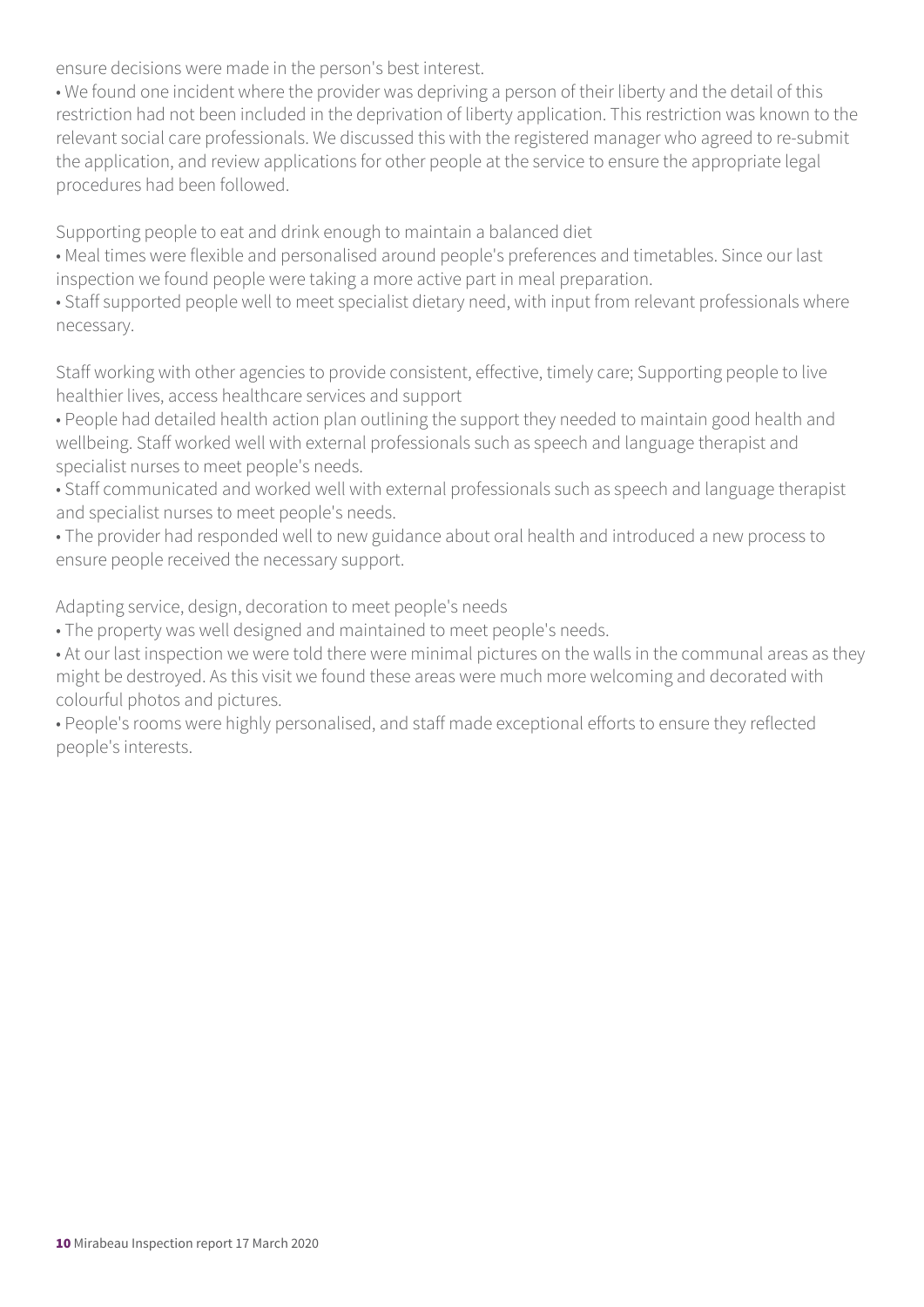### Is the service caring?

### Our findings

Caring – this means we looked for evidence that the service involved people and treated them with compassion, kindness, dignity and respect.

At the last inspection this key question was rated as good. At this inspection this key question has remained the same. This meant people were supported and treated with dignity and respect; and involved as partners in their care.

Ensuring people are well treated and supported; respecting equality and diversity

• Staff knew people well and treated them with respect and compassion. A family member told us, "[Person] calls Mirabeau 'Home' and always wants to go back, which I take as a good sign. Some of the staff treat [Person] like a family member, which is lovely for them and for us."

• Staff recognised the importance of family ties and supported people to spend time with their relatives. We found an example where staff had made exceptional efforts to support a person to have a roast dinner with their family.

• A relative described to us how staff went 'over and above' for their family member, "I cannot praise the home and care workers enough for the support and care they give to [Person] and my family. They have a number of caring and passionate young workers who fulfil their every need and beyond."

Supporting people to express their views and be involved in making decisions about their care

• This was an area which had greatly improved since our last inspection. There was a focus across the service in ensuring people were involved in decisions about their care.

• Forms had been amended to prompt staff to consider how best to support people to communicate their views. For instance, one person's review described how best to ask questions to ensure their views were considered.

• Where people required additional support about key decisions, for example over plans for the future, the provider had ensured they had an advocate to help represent their views.

Respecting and promoting people's privacy, dignity and independence

• Since our last inspection we found independence was increasingly promoted across the service, in part due to the introduction of active support, discussed in the effective section of the report. For example, staff ensured people handed over money when making a purchase.

• Staff spoke about people with dignity and care plans were written respectfully.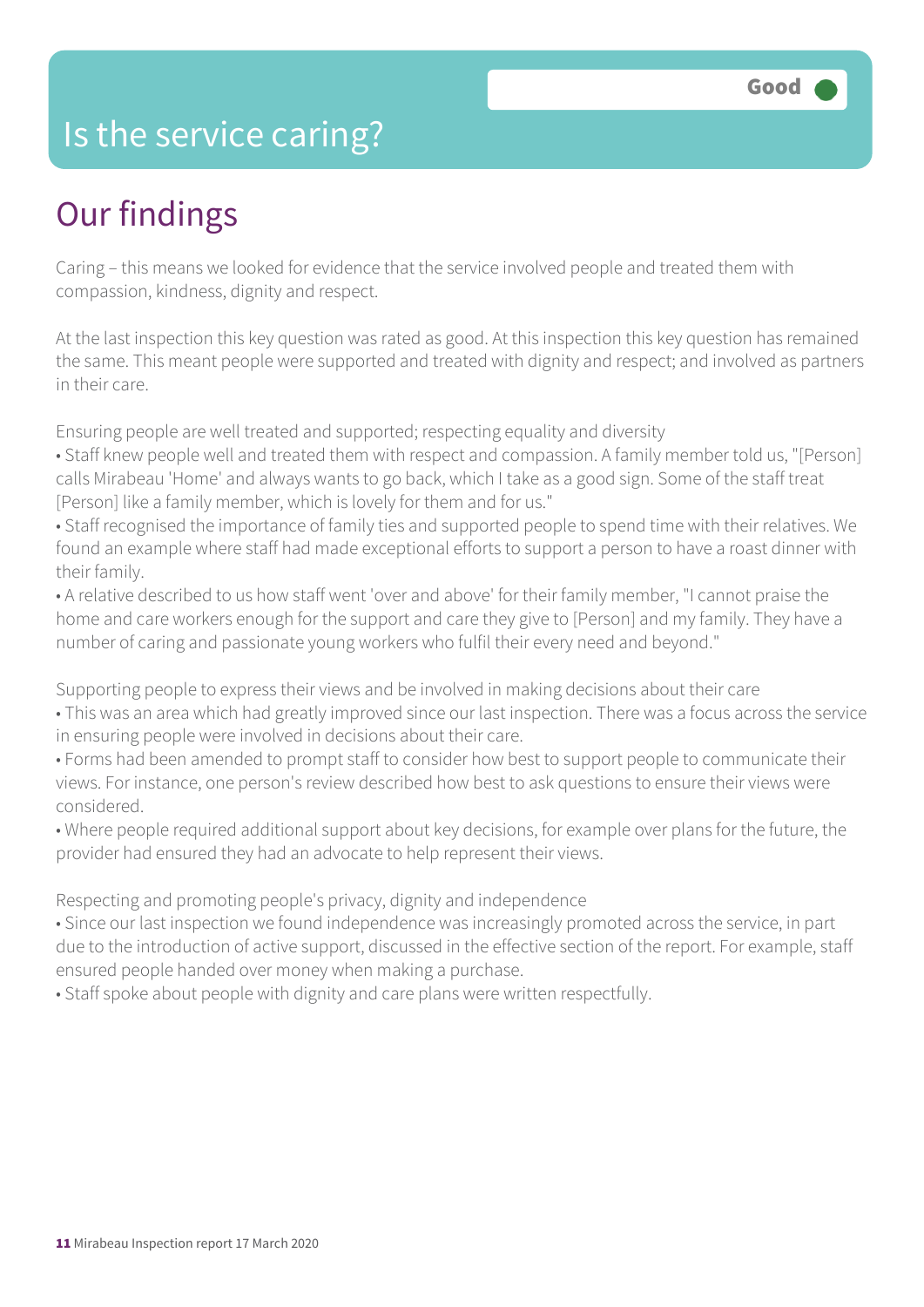### Is the service responsive?

### Our findings

Responsive – this means we looked for evidence that the service met people's needs.

At the last inspection this key question was rated as good. At this inspection this key question has remained the same. This meant people's needs were met through good organisation and delivery.

Planning personalised care to ensure people have choice and control and to meet their needs and preferences; Supporting people to develop and maintain relationships to avoid social isolation; support to follow interests and to take part in activities that are socially and culturally relevant to them

• Staff supported people to develop activities which were highly personalised. There had been a marked improvement in how staff captured people's views and ensured these were central to deciding what they did each day.

• People had been encouraged by staff to develop improved links with the local community, such as taking part in supported employment and education. Staff worked with people to set achievable objectives, such as "use my bus pass independently."

• Although on some days there were not enough staff to take people out, as outlined in the safe section of this report, care remained personalised and staff promoted people's interests. A relative told us, "[Person] often tells me about what they've been doing and is excited to take part in most of the planned activities."

• Care plans were personalised. The "all about me" section of the plan was written in a warm, person-

centred manner and provided a balance to the extensive clinical information held about people.

• Care staff were involved in discussions with clinical staff about how best to adapt their support flexibly when people's needs changed.

• People and families were involved in reviewing care. A relative told us, "I attend my family members annual review and any other meeting that I'm invited too. I feel I am included in their life."

#### Meeting people's communication needs

Since 2016 onwards all organisations that provide publicly funded adult social care are legally required to follow the Accessible Information Standard (AIS). The standard was introduced to make sure people are given information in a way they can understand. The standard applies to all people with a disability, impairment or sensory loss and in some circumstances to their carers.

• Staff were skilled at communicating with people and providing information in an accessible way. This usually involved staff spending intensive one-to-one time explaining or showing information to people to ensure they understood and were involved in decisions being made. For example, each person had made a decision about their holiday, using person centred communication methods.

• There were staff at the service who were skilled in specific communication approaches, such as using Makaton signs and who promoted knowledge to other staff.

• Where appropriate, staff involved specialist professionals to ensure they communicated in line with best practice methods.

Improving care quality in response to complaints or concerns

• There were processes in place to enable people and their representatives to complain. A relative told us,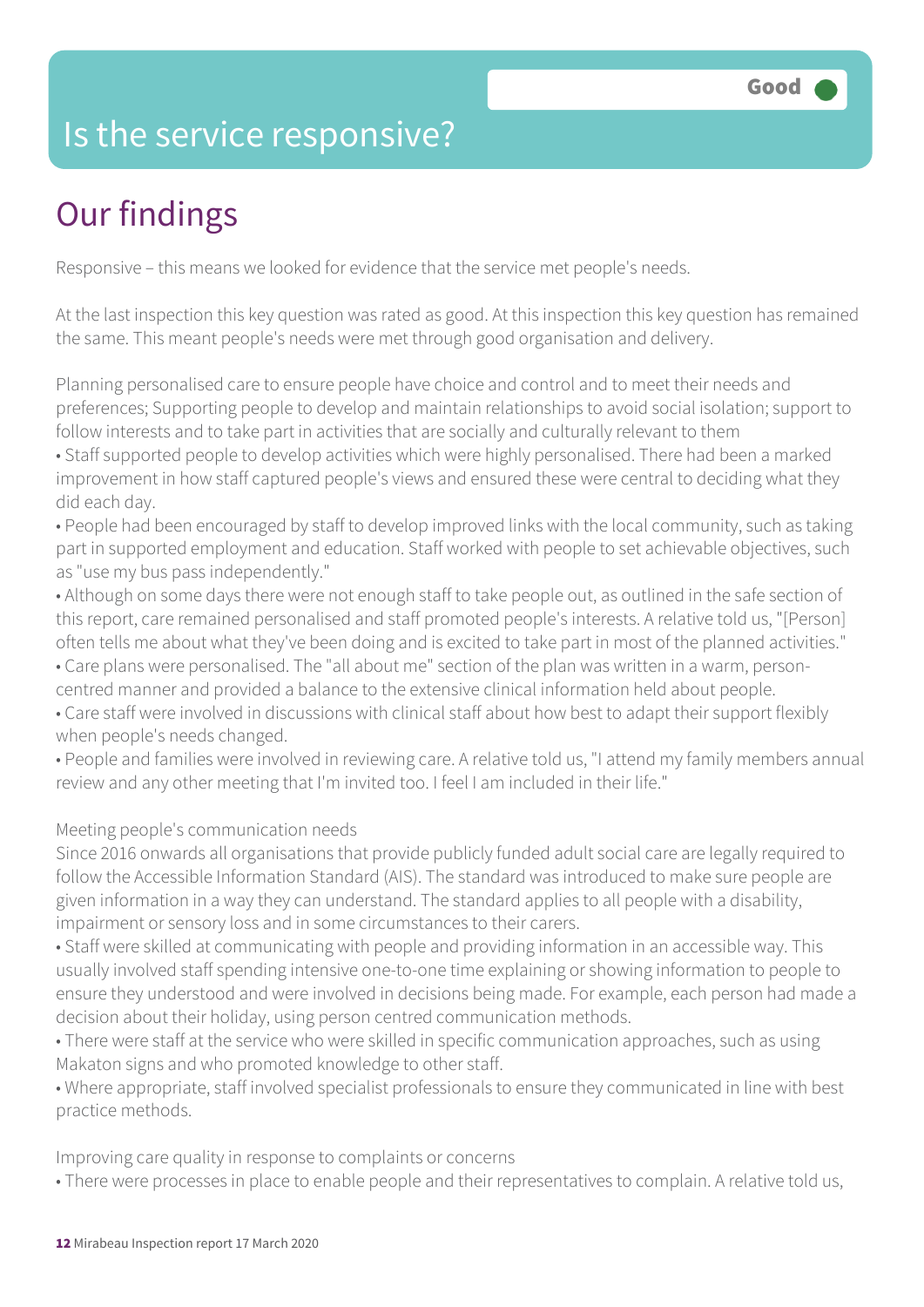"When I have felt the need to express my opinion, I feel that my concerns have been taken on board."

• Since our last inspection we found staff promoted and listened to people's voice, taking into account positive and negative feedback, such as staff preferences.

#### End of life care and support

• There was no one at the service who required end of life care and support and so this was not assessed at this inspection.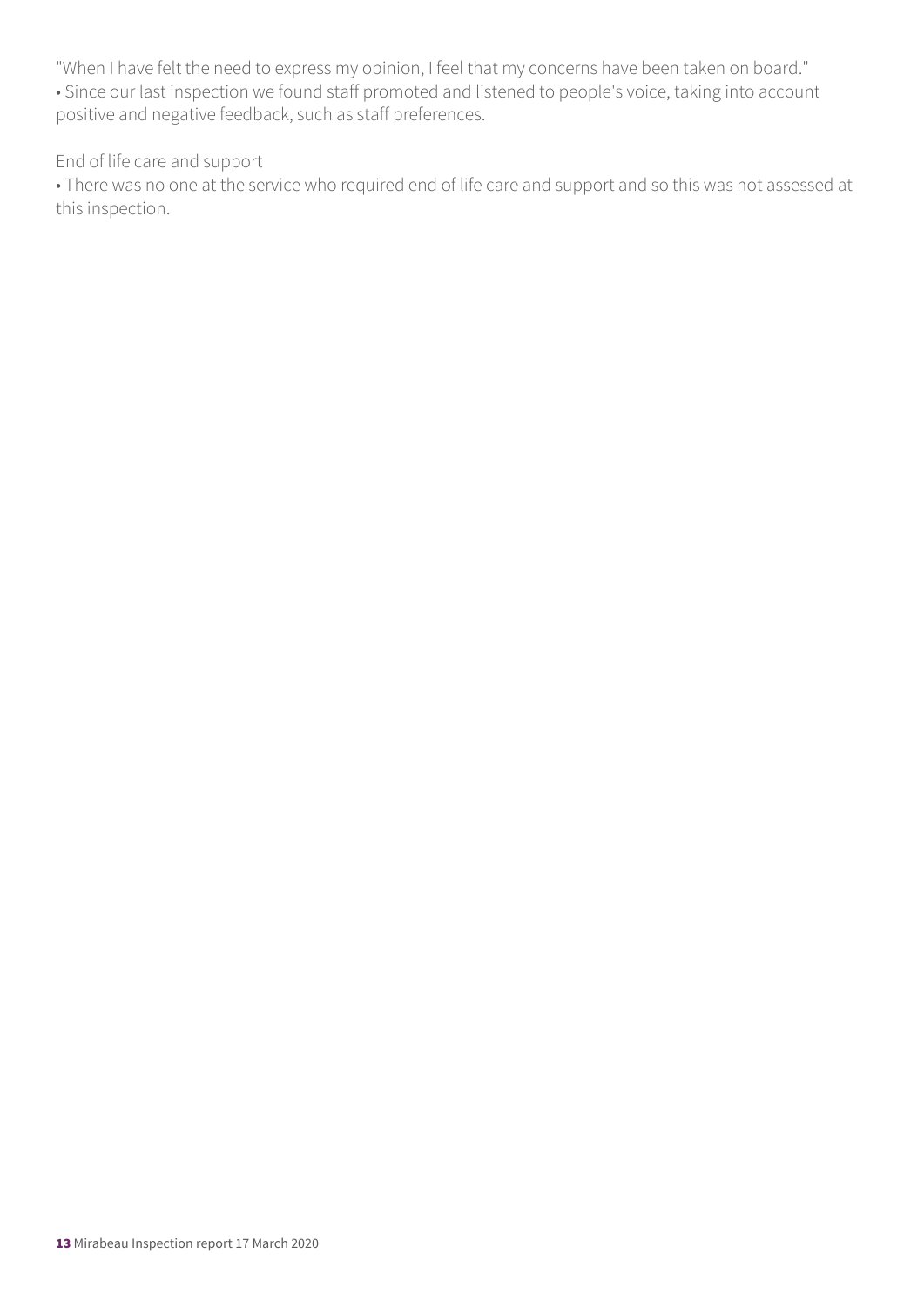### Is the service well-led?

### Our findings

Well-Led – this means we looked for evidence that service leadership, management and governance assured high-quality, person-centred care; supported learning and innovation; and promoted an open, fair culture.

At the last inspection this key question was rated as good. At this inspection this key question has deteriorated to requires improvement. This meant the service management and leadership was inconsistent. Leaders and the culture they created did not always support the delivery of high-quality, person-centred care.

Managers and staff being clear about their roles, and understanding quality performance, risks and regulatory requirements; Continuous learning and improving care

• We found the registered manager to be clear about their role. They understood risk and how to manage it. They had tried to mitigate poor staffing numbers, such as helping out on shifts where possible, but had not always had access to sufficient resources to keep people safe. A relative echoed these findings, and told us, "Overall, I think it's well run and managed. We have very few issues and mainly ( I believe) the problem lies with their high turnover of staff."

• Staff were clear about their roles and responsibilities. They knew who they were supporting and any specific tasks which needed carrying out each day.

• There were a number of quality checks at the service which picked up and addressed some of the concerns found at this inspection.

• The provider told us they were planning to recruit a quality assurance officer to increase oversight. This officer would also improve analysis of accident and incident forms, which would assist the provider in ensuring effective action was taken to keep people safe.

• The improvements since our last inspection in relation to promoting people's choice and involvement demonstrated the provider was committed to continuous learning and improving care. This gave us assurances that the provider would respond positively to the concerns raised at this inspection.

How the provider understands and acts on the duty of candour, which is their legal responsibility to be open and honest with people when something goes wrong; Working in partnership with others

• The registered manager and provider communicated well with us during the inspection about staffing challenges and the actions being taken to address this issue. However, when we reviewed the provider's analysis of specific incidents, we found a lack of openness about the impact of staffing numbers on people's behaviours and anxiety levels.

• Some professionals told us the provider did not always communicate openly about how staffing numbers were decided at the service. This meant conversations about whether there were enough staff to meet people's needs were not always carried out in partnership with key stakeholders. After the inspection, the registered manager demonstrated a commitment to resolving this concern and sent us information showing communication with professionals about how they calculated staffing levels.

• Professionals who worked with the service to meet people's individual health and social care needs told us staff worked well in partnership with them.

• After the inspection, the registered manager sent us examples of positive communication between the